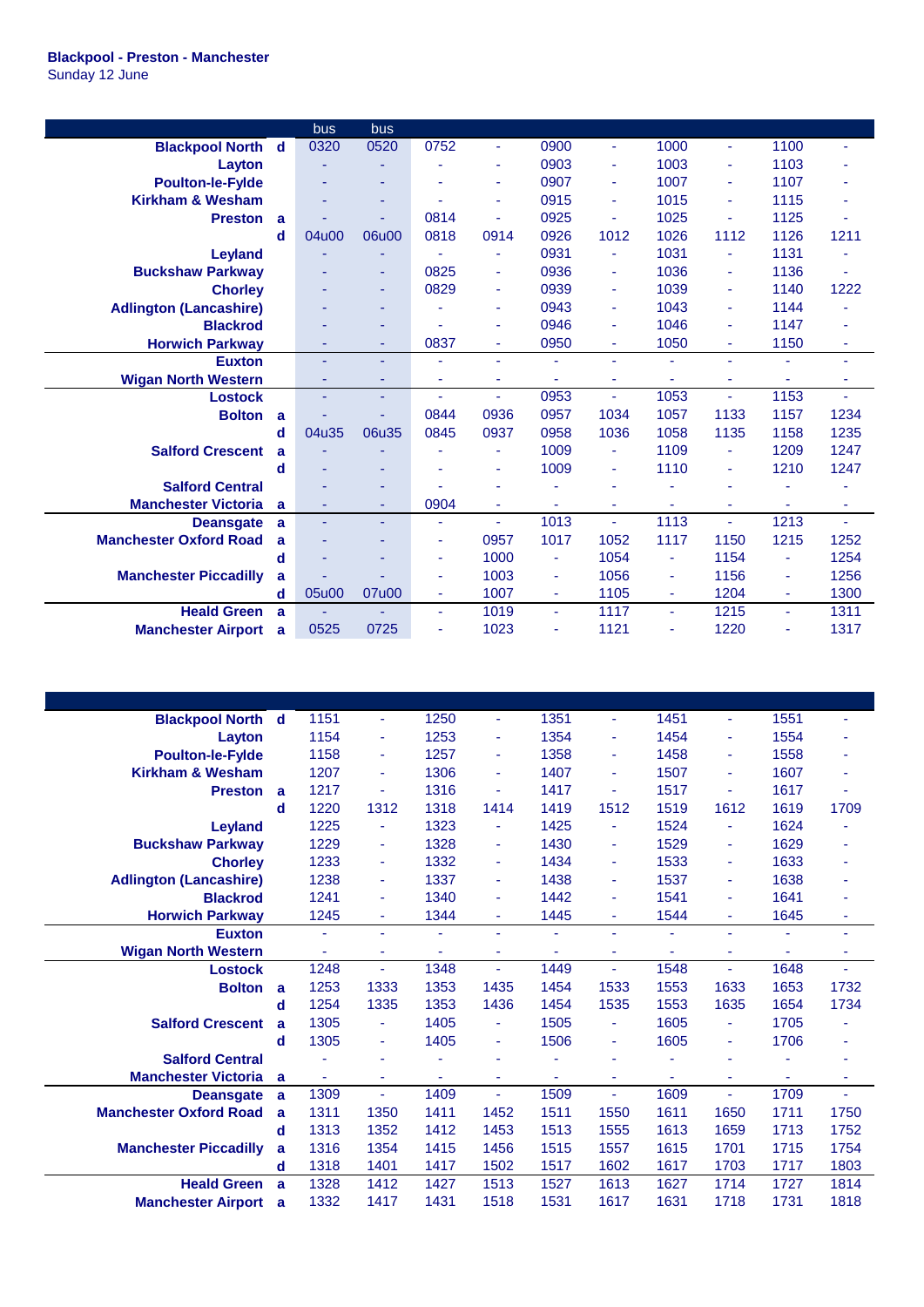| <b>Blackpool North d</b>      |             | 1651 | $\sim$         | 1751 | 1851           | ٠    | 1949 | $\blacksquare$ | 2050 | 2151           | 2222           |
|-------------------------------|-------------|------|----------------|------|----------------|------|------|----------------|------|----------------|----------------|
| Layton                        |             | 1654 | $\blacksquare$ | 1754 | 1854           | ٠    | 1952 | $\blacksquare$ | 2053 | 2154           | 2225           |
| <b>Poulton-le-Fylde</b>       |             | 1658 | ٠              | 1758 | 1858           | ٠    | 1955 | ٠              | 2057 | 2158           | 2228           |
| <b>Kirkham &amp; Wesham</b>   |             | 1707 | ٠              | 1807 | 1907           | ٠    | 2004 | $\blacksquare$ | 2106 | 2207           | 2237           |
| <b>Preston</b>                | a           | 1717 | ٠              | 1817 | 1917           |      | 2015 | ٠              | 2116 | 2217           | 2248           |
|                               | $\mathbf d$ | 1720 | 1812           | 1820 | 1920           | 2009 | 2016 | 2112           | 2119 | 2219           | 2249           |
| <b>Leyland</b>                |             | 1725 | ٠              | 1825 | 1925           | ٠    | 2022 | ÷              | 2124 | 2224           | 2254           |
| <b>Buckshaw Parkway</b>       |             | 1730 | ٠              | 1830 | 1930           | ٠    | 2027 | ٠              | 2129 | 2228           | 2258           |
| <b>Chorley</b>                |             | 1734 | $\blacksquare$ | 1834 | 1934           | ٠    | 2031 | $\blacksquare$ | 2133 | 2232           | 2302           |
| <b>Adlington (Lancashire)</b> |             | 1738 | $\blacksquare$ | 1838 | 1938           | ٠    | 2035 | $\blacksquare$ | 2137 | 2236           | 2307           |
| <b>Blackrod</b>               |             | 1742 | $\blacksquare$ | 1841 | 1942           | ٠    | 2039 | $\blacksquare$ | 2141 | 2240           | 2310           |
| <b>Horwich Parkway</b>        |             | 1745 | ٠              | 1845 | 1945           | ٠    | 2042 | ٠              | 2144 | 2243           | 2314           |
| <b>Euxton</b>                 |             | ä,   | ä,             |      | ä,             | ٠    | ä,   | ÷,             |      |                | ÷              |
| <b>Wigan North Western</b>    |             | ä,   | ٠              | ٠    | ä,             | ٠    | ٠    | ٠              |      | ÷              | ۰              |
| <b>Lostock</b>                |             | 1749 | ٠              | 1848 | 1949           | ٠    | 2046 | ٠              | 2148 | 2247           | 2318           |
| <b>Bolton</b>                 | a           | 1754 | 1833           | 1853 | 1954           | 2035 | 2051 | 2134           | 2153 | 2252           | 2323           |
|                               | d           | 1755 | 1834           | 1854 | 1954           | 2036 | 2054 | 2136           | 2153 | 2252           | 2323           |
| <b>Salford Crescent</b>       | a           | 1806 | $\blacksquare$ | 1905 | 2005           | ٠    | 2105 | $\blacksquare$ | 2204 | 2304           | 2334           |
|                               | d           | 1806 | ٠              | 1905 | 2006           | ٠    | 2105 | ٠              | 2207 | 2305           | 2335           |
| <b>Salford Central</b>        |             |      | ä,             |      |                | ٠    |      |                |      |                |                |
| <b>Manchester Victoria</b>    | a           | ä,   | ۰              | ٠    | $\blacksquare$ | ٠    | ÷    | ٠              |      | $\blacksquare$ | ٠              |
| <b>Deansgate</b>              | a           | 1810 | ٠              | 1909 | 2009           | ÷    | 2109 | ä,             | 2212 | 2309           | 2339           |
| <b>Manchester Oxford Road</b> | a           | 1812 | 1850           | 1911 | 2011           | 2052 | 2111 | 2151           | 2215 | 2311           | 2341           |
|                               | d           | 1813 | 1858           | 1913 | 2013           | 2053 | 2113 | 2153           | 2216 | 2314           | 2342           |
| <b>Manchester Piccadilly</b>  | a           | 1815 | 1900           | 1915 | 2015           | 2056 | 2115 | 2155           | 2219 | 2316           | 2344           |
|                               | d           | 1817 | 1902           | 1917 | 2017           | 2058 | 2117 | 2157           | 2221 | 2318           | $\blacksquare$ |
| <b>Heald Green</b>            | a           | 1827 | 1913           | 1927 | 2028           | 2110 | 2127 | 2208           | 2232 | 2328           | ٠              |
| <b>Manchester Airport</b>     | a           | 1831 | 1917           | 1931 | 2032           | 2116 | 2131 | 2213           | 2236 | 2332           |                |
|                               |             |      |                |      |                |      |      |                |      |                |                |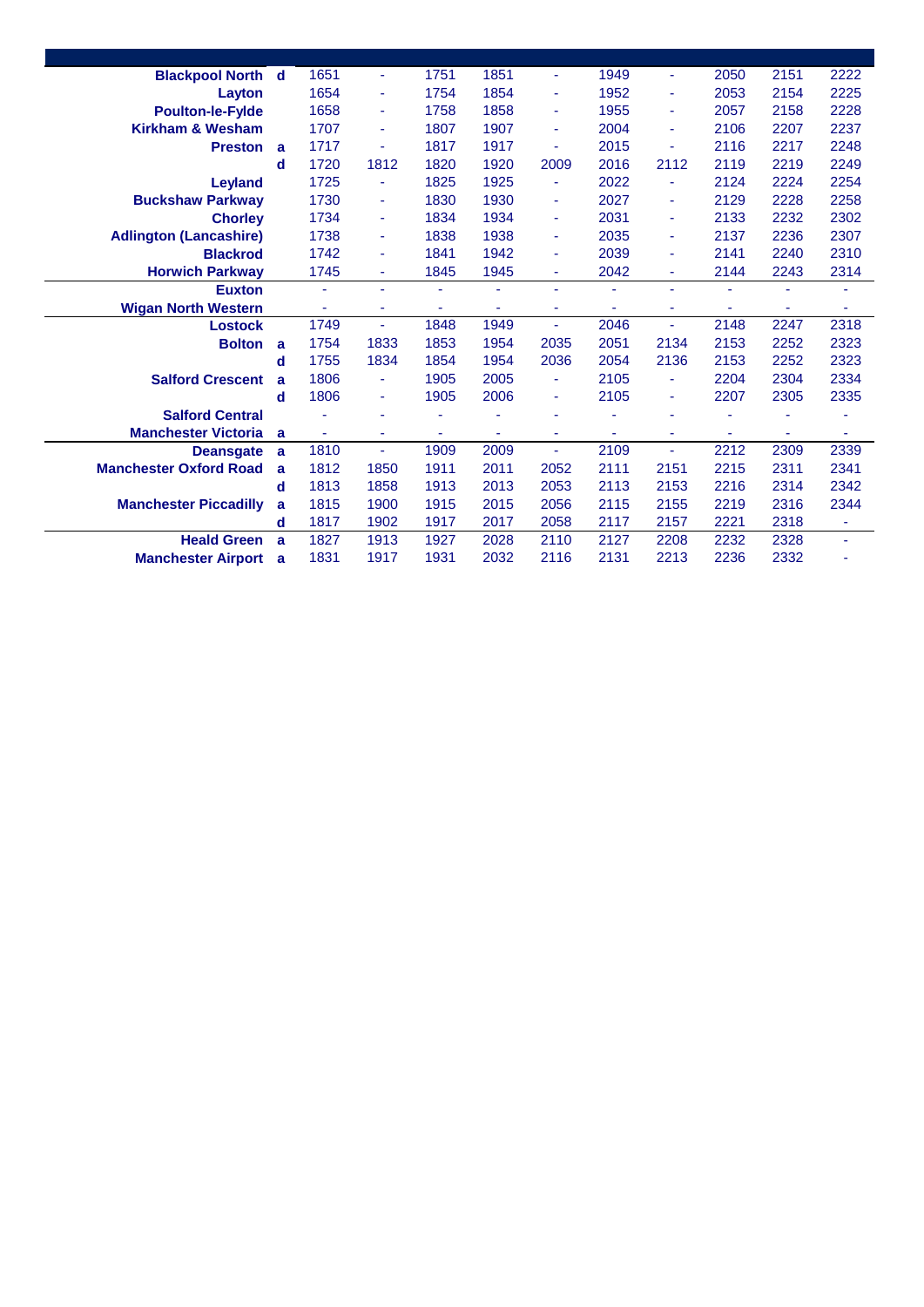## **Manchester - Preston - Blackpool**

Sunday 12 June

|                               |   | bus   |                | W              |      | $\mathsf B$ |      | B.             |                | W                     |      |
|-------------------------------|---|-------|----------------|----------------|------|-------------|------|----------------|----------------|-----------------------|------|
| <b>Manchester Airport</b>     | d | 0530  | 0740           | ÷.             | 0841 | 0935        | 0943 | 1033           | ÷              | 1132                  | ä,   |
| <b>Heald Green</b>            | d | ÷,    | 0744           | $\sim$         | 0845 | ÷           | 0947 | 1036           |                | 1135                  |      |
| <b>Manchester Piccadilly</b>  | a | 0555  | 0757           | $\sim$         | 0900 | 0950        | 0958 | 1049           | ÷.             | 1149                  | ÷    |
|                               | d | 0555  | 0800           | 0853           | 0902 | 0952        | 1001 | 1055           |                | 1151                  | ÷    |
| <b>Manchester Oxford Road</b> | a | ٠     | 0802           | 0855           | 0904 | 0954        | 1003 | 1057           | ٠              | 1153                  |      |
|                               | d | ٠     | 0803           | 0856           | 0905 | 0957        | 1004 | 1100           | 1103           | 1154                  | 1203 |
| <b>Deansgate</b>              | d | ٠     | 0805           | $\blacksquare$ | 0909 | ٠           | 1007 | ٠              | 1106           | $\blacksquare$        | 1206 |
| <b>Manchester Victoria</b>    | d | ٠     |                | ä,             |      | ٠           | ٠    | ٠              |                | ÷.                    |      |
| <b>Salford Central</b>        |   | ٠     |                |                |      | ۰           |      |                |                |                       |      |
| <b>Salford Crescent</b>       | a |       | 0809           |                | 0913 | ٠           | 1010 | 1105           | 1110           |                       | 1209 |
|                               | d |       | 0809           | ä,             | 0913 | ٠           | 1011 | 1106           | 1110           | $\blacksquare$        | 1210 |
| <b>Bolton</b>                 | a | 06s20 | 0818           | 0908           | 0922 | ٠           | 1020 | 1115           | 1119           | 1209                  | 1219 |
|                               | d |       | 0819           | 0910           | 0923 | ٠           | 1020 | 1115           | 1120           | 1211                  | 1219 |
| <b>Lostock</b>                |   | ä,    | 0823           | ٠              | 0927 | ٠           | 1025 | $\blacksquare$ | 1124           | ÷                     | 1224 |
| <b>Wigan North Western</b>    |   | ä,    | $\blacksquare$ | $\sim$         | ٠    | ٠           | ä,   | ÷              |                | ÷,                    |      |
| <b>Euxton</b>                 |   | ٠     | ÷              | $\blacksquare$ | ÷    | ٠           | ÷    | ٠              | $\blacksquare$ | ٠                     | ۰    |
| <b>Horwich Parkway</b>        |   | ٠     | 0827           | ÷.             | 0931 | ÷           | 1028 | ÷              | 1127           | $\blacksquare$        | 1227 |
| <b>Blackrod</b>               |   | ٠     | 0830           | $\blacksquare$ | 0934 | ٠           | 1031 | ÷              | 1130           | ÷                     | 1229 |
| <b>Adlington (Lancashire)</b> |   | ٠     | 0834           | ٠              | 0937 | ٠           | 1035 | ٠              | 1133           | $\blacksquare$        | 1232 |
| <b>Chorley</b>                |   | Ξ     | 0839           | $\sim$         | 0942 | ٠           | 1040 | 1127           | 1137           | ÷                     | 1237 |
| <b>Buckshaw Parkway</b>       |   | ٠     | 0843           |                | 0945 | ä,          | 1044 | 1131           |                | ٠                     | 1240 |
| Leyland                       |   |       | 0847           | ÷              | 0952 | ۰           | 1052 | ٠              |                | $\tilde{\phantom{a}}$ | 1246 |
| <b>Preston</b>                | a | 06s55 | 0855           | 0935           | 0958 | 1032        | 1058 | 1143           | 1149           | 1234                  | 1253 |
|                               | d | ٠     | 0857           |                | 0959 | ٠           | 1059 | ٠              | 1151           | $\blacksquare$        | 1255 |
| <b>Kirkham &amp; Wesham</b>   |   | ٠     | 0906           |                | 1009 | ٠           | 1109 | ٠              | 1200           | $\blacksquare$        | 1304 |
| <b>Poulton-le-Fylde</b>       |   | ÷.    | 0914           | ٠              | 1017 | ٠           | 1117 | ٠              | 1208           | ÷                     | 1311 |
| Layton                        |   |       | 0918           | $\blacksquare$ | 1021 | ٠           | 1121 | ۰              | 1211           | $\blacksquare$        | 1315 |
| <b>Blackpool North</b>        | a | 0735  | 0922           |                | 1025 | ٠           | 1125 |                | 1215           | $\sim$                | 1319 |

|                               |             | B        |                | $\overline{B}$ |      | W    |      | $\mathsf B$    |      | $\overline{B}$ |      |
|-------------------------------|-------------|----------|----------------|----------------|------|------|------|----------------|------|----------------|------|
| <b>Manchester Airport</b>     | d           | 1242     | ÷              | 1330           | 1345 | 1430 | 1445 | 1530           | 1545 | 1630           | 1645 |
| <b>Heald Green</b>            | d           | 1246     | ÷              | 1334           | 1349 | 1434 | 1449 | 1534           | 1549 | 1634           | 1649 |
| <b>Manchester Piccadilly</b>  | a           | 1259     | ä,             | 1347           | 1359 | 1447 | 1459 | 1547           | 1600 | 1647           | 1659 |
|                               | d           | 1300     | ٠              | 1348           | 1401 | 1448 | 1501 | 1548           | 1601 | 1648           | 1701 |
| <b>Manchester Oxford Road</b> | a           | 1302     | $\blacksquare$ | 1350           | 1403 | 1450 | 1503 | 1550           | 1603 | 1650           | 1703 |
|                               | d           | 1304     | 1306           | 1351           | 1404 | 1451 | 1504 | 1551           | 1605 | 1651           | 1704 |
| <b>Deansgate</b>              | d           | ÷.       | 1308           |                | 1407 | ٠    | 1506 | $\blacksquare$ | 1607 | ÷              | 1707 |
| <b>Manchester Victoria</b>    | $\mathbf d$ | ÷        |                | ÷.             | ÷.   | ٠    |      | $\blacksquare$ |      | ä,             |      |
| <b>Salford Central</b>        |             |          |                |                |      |      |      |                |      |                |      |
| <b>Salford Crescent</b>       | a           | ÷        | 1312           |                | 1410 | ٠    | 1510 | $\blacksquare$ | 1610 | ٠              | 1710 |
|                               | d           |          | 1312           |                | 1411 | ä,   | 1510 | $\blacksquare$ | 1611 | ٠              | 1711 |
| <b>Bolton</b>                 | a           | 1316     | 1321           | 1407           | 1420 | 1507 | 1519 | 1607           | 1620 | 1707           | 1720 |
|                               | d           | 1318     | 1322           | 1408           | 1420 | 1508 | 1520 | 1608           | 1620 | 1708           | 1720 |
| <b>Lostock</b>                |             | ٠        | 1327           | Ξ              | 1425 | ٠    | 1524 | ٠              | 1625 | ٠              | 1725 |
| <b>Wigan North Western</b>    |             | ÷        | $\blacksquare$ |                | ÷.   | ä,   |      | $\blacksquare$ |      | ÷.             | ۰    |
| <b>Euxton</b>                 |             | ÷        | ٠              |                | ÷.   | ۰    |      | ٠              |      | ٠              | ۰    |
| <b>Horwich Parkway</b>        |             | $\omega$ | 1330           | ÷              | 1428 | ÷    | 1528 | $\blacksquare$ | 1628 | ÷              | 1729 |
| <b>Blackrod</b>               |             | ÷        | 1333           | ٠              | 1431 | ٠    | 1531 | ٠              | 1631 | ÷              | 1732 |
| <b>Adlington (Lancashire)</b> |             | ٠        | 1337           | $\blacksquare$ | 1435 | ۰    | 1535 | ٠              | 1635 | ٠              | 1736 |
| <b>Chorley</b>                |             | ÷        | 1341           |                | 1440 | ٠    | 1540 | $\blacksquare$ | 1640 | ä,             | 1741 |
| <b>Buckshaw Parkway</b>       |             | ä,       | 1345           | ٠              | 1444 | ٠    | 1544 | $\blacksquare$ | 1644 | ä,             | 1744 |
| Leyland                       |             |          | 1352           |                | 1451 | ä,   | 1551 | ÷              | 1651 | ٠              | 1751 |
| <b>Preston</b>                | a           | 1343     | 1358           | 1432           | 1457 | 1533 | 1557 | 1637           | 1656 | 1734           | 1757 |
|                               | d           |          | 1359           |                | 1459 |      | 1559 | ٠              | 1700 |                | 1758 |
| <b>Kirkham &amp; Wesham</b>   |             | ÷        | 1408           | ٠              | 1508 | ٠    | 1608 | ÷              | 1709 | ٠              | 1808 |
| <b>Poulton-le-Fylde</b>       |             | ٠        | 1416           | ٠              | 1517 | ۰    | 1617 | ٠              | 1718 | ٠              | 1816 |
| Layton                        |             | ÷        | 1420           |                | 1520 | ٠    | 1620 | ٠              | 1721 | ٠              | 1820 |
| <b>Blackpool North</b>        | a           | Ξ        | 1424           |                | 1525 | ٠    | 1625 | ٠              | 1726 |                | 1824 |